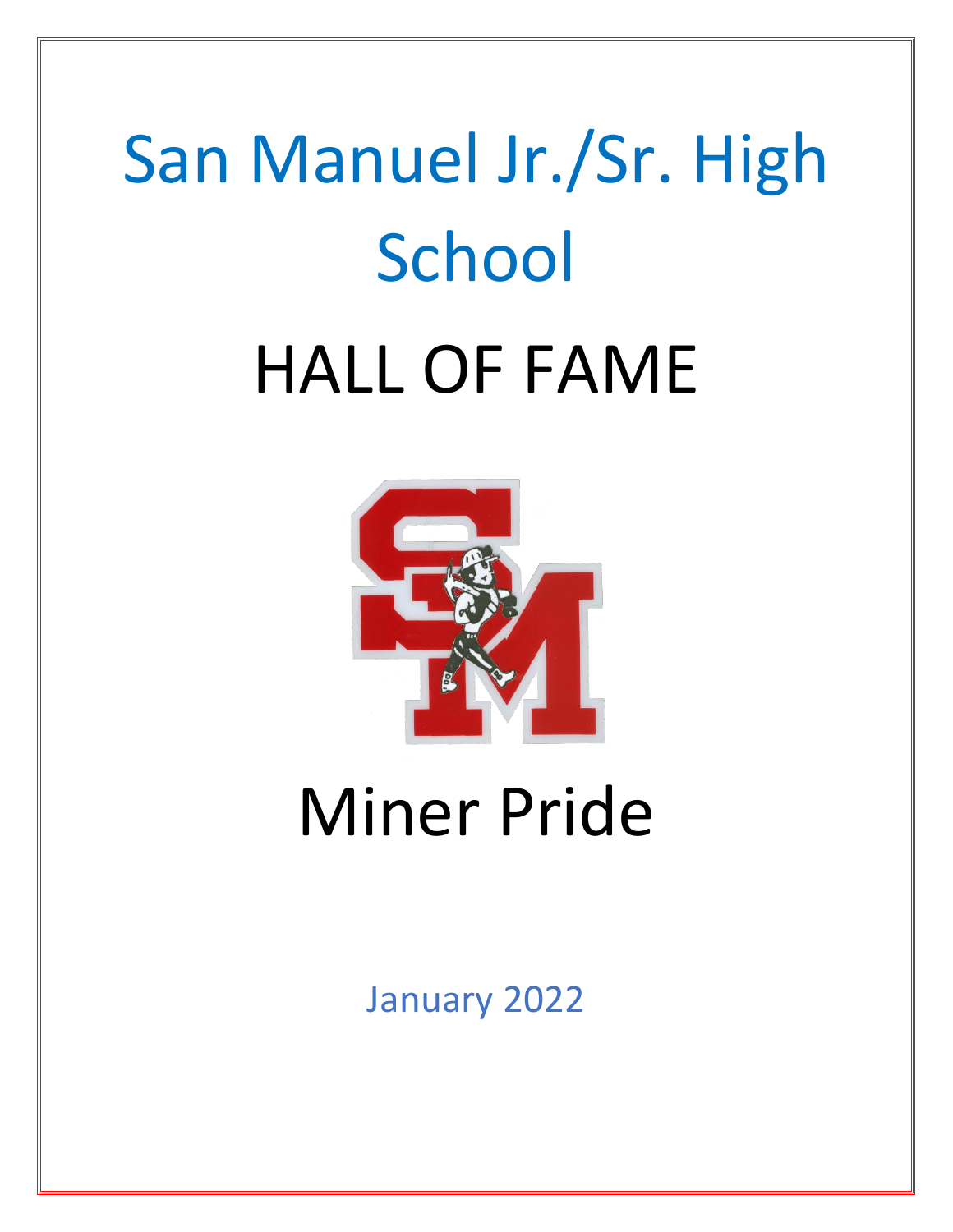## 2022 Hall of Fame Inductees





Athlete Athlete Athlete





**Miquel Canez** *Athlete* Athlete Athlete



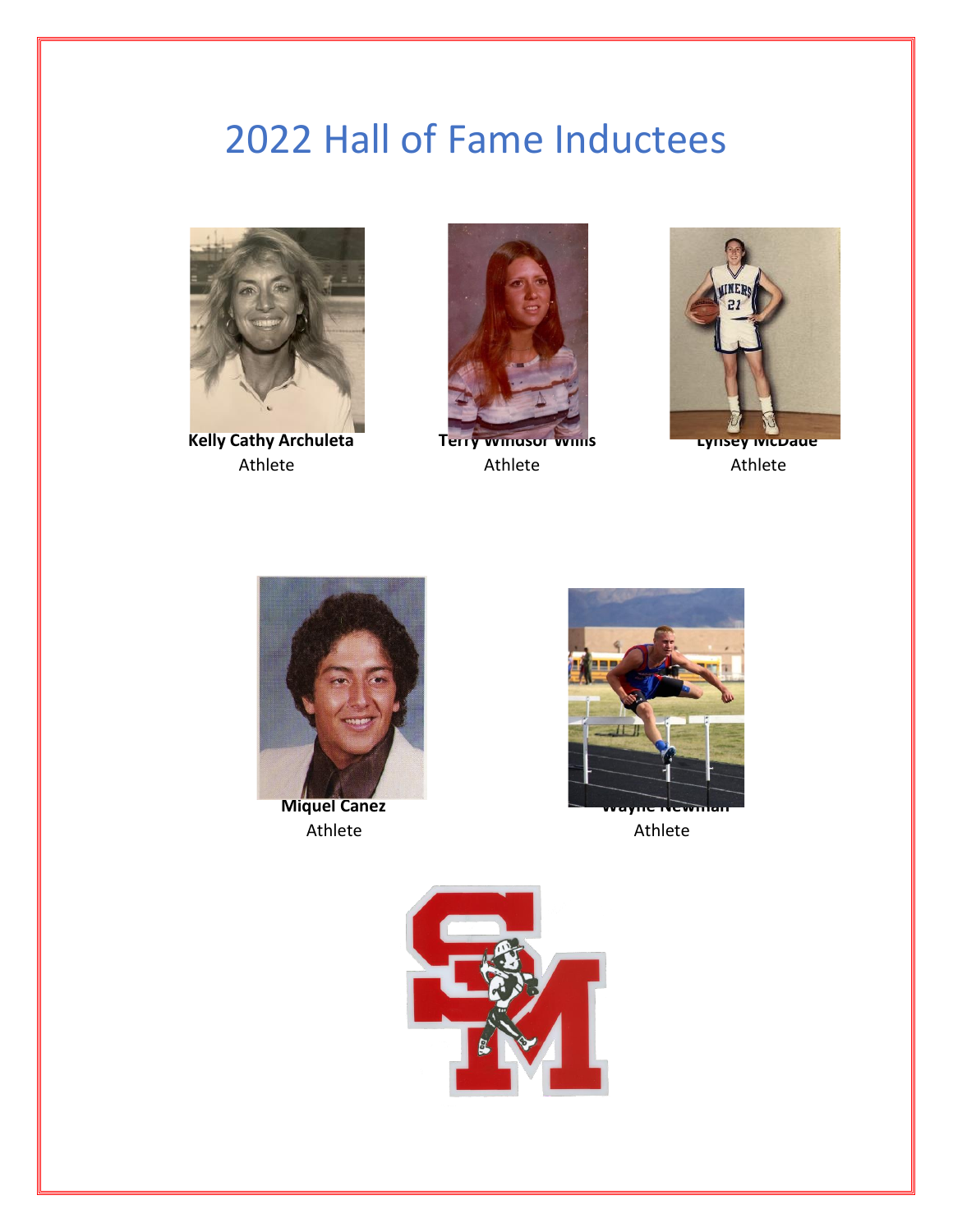## 2017 Hall of Fame Inductees

Trent Brown, Sr.-Athlete

Pete Kron-Athlete

Donnie Payne-Coach

## 2014 Hall of Fame Inductees

Fred Littau-Coach

Cathy Garcia Gonzales-Athlete

Manny Ruiz-Coach

Cindy Trejo-Navarro-Athlete

Rex Mirich-Athlete

PJ Ponce-Athlete

## 2013 Hall of Fame Inductees

Sheila Baize-Coach John Dicus- Athletic Patron Greg Parker-Athlete Warner Smith-Athlete

San Manuel High School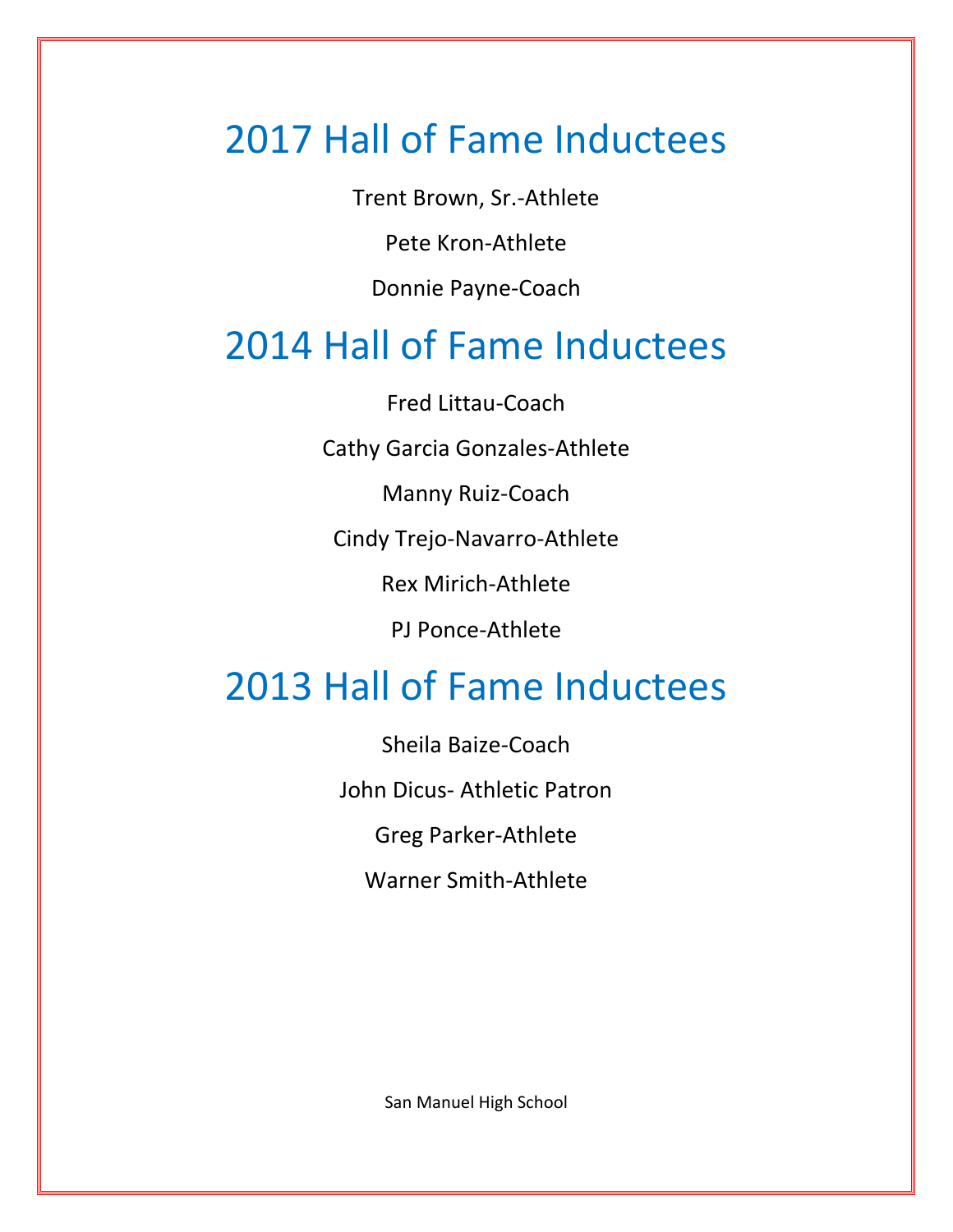#### Hall of Fame Procedures

Purpose: The purpose of the San Manuel Sports Hall of Fame shall be to recognize studentathletes, coaches, administrators, or community members who have contributed to San Manuel High School athletics through successful contribution to their sport promoting excellence and citizenship. These Student-Athletes and individuals should have made a positive impact on the local community and to be positive role models for today's student athletes. As a result, we expect to see an increased awareness of and pride in San Manuel athletics, both past and present.

Where: The San Manuel Sports Hall of Fame shall be located in the front lobby of the high school gymnasium.

Who: An athlete, coach, team, administrator or community member can be nominated to the Hall Of Fame. Nominees should have made an outstanding contribution to their sport and rank among the school's all-time best statistically. They also should be worthy representatives of the school and considered role models in the community; a nominee can be removed from the Hall of Fame is subsequent behavior puts the status in question. Candidates should meet the following criteria to be nominated:

#### **Athletes:**

- Be a graduate of San Manuel High School
- Be a multi-sport athlete
- A 5 year waiting period after graduation to be considered
- Have post season honors: ie. All-Region, All-State, individual sports=medaling at state, or any other award related to the sport

#### **Coach:**

- Five year waiting period after coaching a varsity sport to be considered
- 5 years of continuous coaching of that sport
- Dedicated to San Manuel High School and its Students

#### **Community Member/Administrator:**

- Contributed to San Manuel High School and athletics financially or by volunteering
- Dedicated to San Manuel High School and its Students

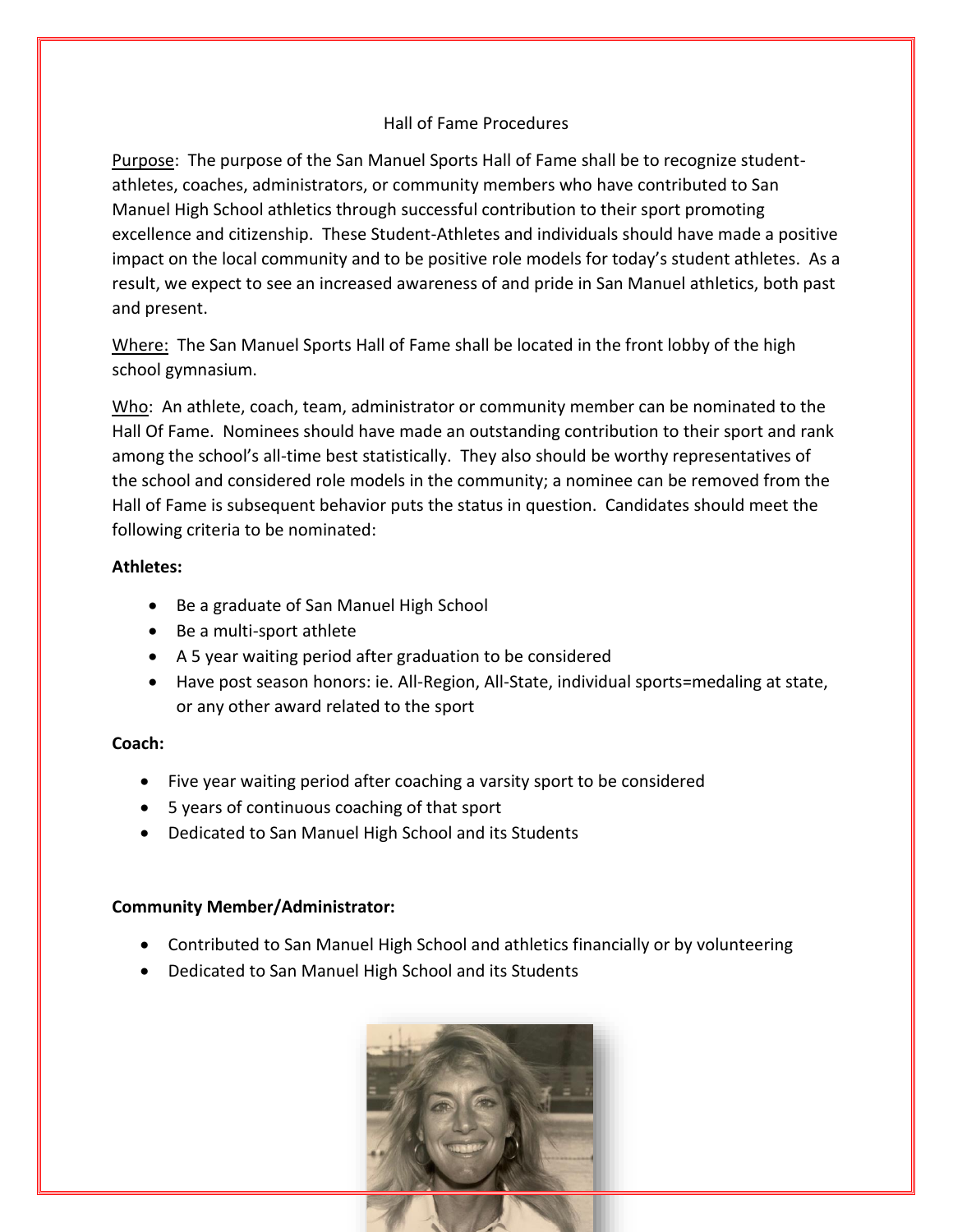#### **SMHS Hall of Fame Kellie Cathy Archuleta**

Student Athlete 1976-1980 Cross Country, Track & Field Inducted January 2022

White letter holder – Girls Club State Champion 1978 440 yard run track State Champion 1978 Cross Country State Champion 880 yard run 1980 State Champion 880 yard run 1979 State Champion mile run 1979 State Champion 880 yard run 1980 Meet of Champions Athlete of the Meet Winner 800 and Mile 1979 Great Southwest Meet Champion Mile 1980 Meet of Champions Winner 2 Mile 1980 National Coaches Meet Cross-country 2nd place Teachers Award 1980 Girls State Alternate 1979 Daughters of the American Revolution School Nominee 1980 University of Oklahoma 6 time All American Honors University of Oklahoma ( Cross Country and Track) National Champion Division 1 Indoor 3 mile Champion American Record Holder 1982 10-K run on track Road Racing Circuit 4th ranked in World 1988 2nd National Marathon Championships 1993 USATF Team Member National Team Chiba Ekiden 1992 USATF Team Member National Team Chiba Ekiden 1994 USATF Team Member National Team 15-K World Australia 1988 USATF Team Member National Team 15-K World Portugal 1986 USATF Team Member National Track Team Triangular Meet Russia/Japan/USA USATF Team Member World Cup Team Marathon Greece 1994 USATF Women's Long Distance Chair Southern Nevada 1994- 2004 USATF USA World Championships Assistant Youth Coach Poland 1999 USATF Woman's Master National's 10- K, 5-K Mile 1999 PTA President K.O. Knudson Middle School 2009-2010 School Year Master's Degree Special Education UNLV 2017 Golden Key Recipient UNLV 2010

Nevada Senior Olympics 200 Meter Freestyle Champion 55-59 2019

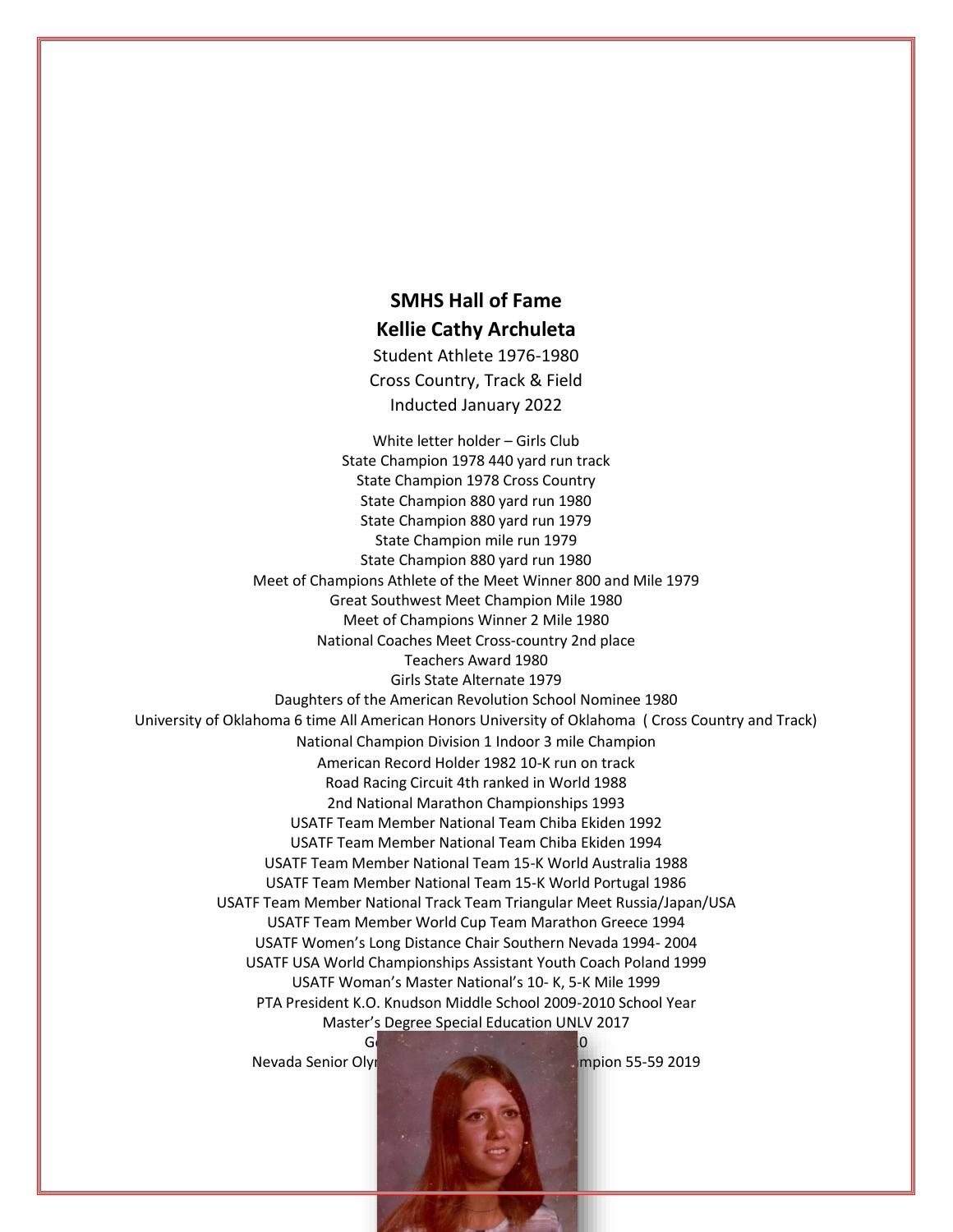#### **SMHS Hall of Fame**

#### **SMHS Hall of Fame Terry Windsor Willis**

Student Athlete 1972-1976 Volleyball, Basketball, Tennis Inducted January 2022

1972-1973 Tennis 1974-1976 Varsity Basketball 1972-1976 Varsity Volleyball 1974-75 Volleyball State Champions 1976-1976 Volleyball State Runner-up Record for longest run of NO losses 1975-76 Highest Spiking percentage in a season-90% Conference Runner-up Conference Champions 1975-1976 1<sup>st</sup> Team All-Conference 1975-1976  $1<sup>st</sup>$  Team All-State – 2 years 1975-1976 High School All-American Arizona Coaches Association All-Star Selection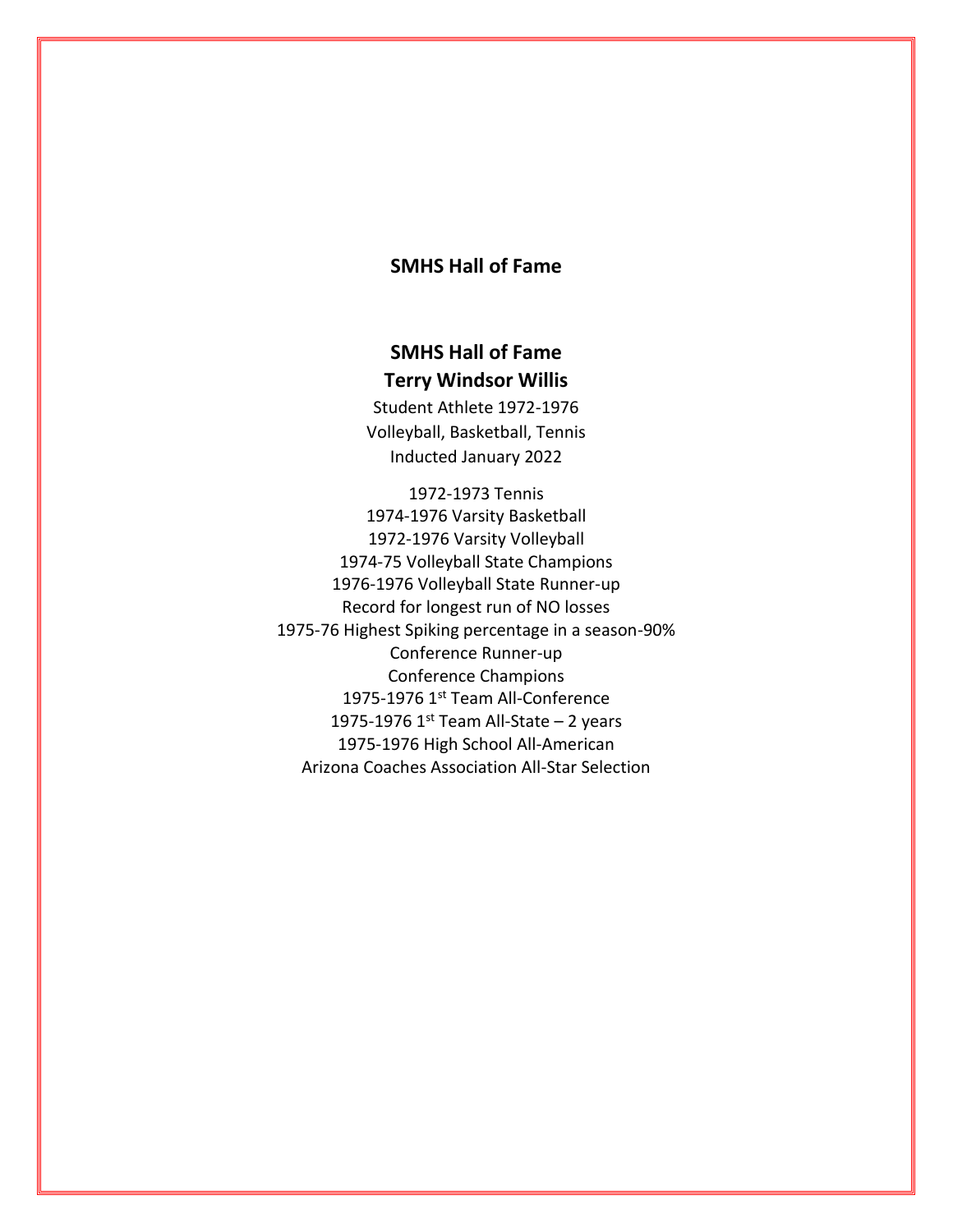

**SMHS Hall of Fame Lynsey McDade**

Student Athlete 1994-1997 Basketball, Volleyball, Track & Field Inducted January 2022

1993-94: Varsity Basketball / Varsity Volleyball 1994-95: Varsity Basketball Went to state first time since 1981 Defensive Player of the Year Honorable Mention 3A-South Region All Region Award SM Invitational Girls Basketball Tournament Most Valuable Player & named All-Tournament Team Varsity Volleyball-Awarded Most Valuable Player National Honor Roll by US Achievement Academy 1995-96: Varsity Basketball Team - Starter Forward Awarded MVP & All-Tournament Team 3A-South Conference Champs - 1st time in 18 yrs. Second Team 3A South Region All Region Award All-Around Player Award - Defense & Offense State Track – High Jump, Long Jump, Relays, & Hurdles 1996-97: Varsity Basketball - Starter & Co-Captain All-Tournament Team- 2nd in conference-state 3A-South Region, All-Region 1st Team, Most Valuable Player of the Year NBA Sportsmanship Certificate for outstanding Conduct on the court 3A- Division 1st place medal Girls Pole Vault -set school & meet record at 7'6" 1st in Long Jump - 14'7 % Girls-Outstanding Performance of the meet 40th Annual Rotary Invitational Track Meet

Pima Community College- Basketball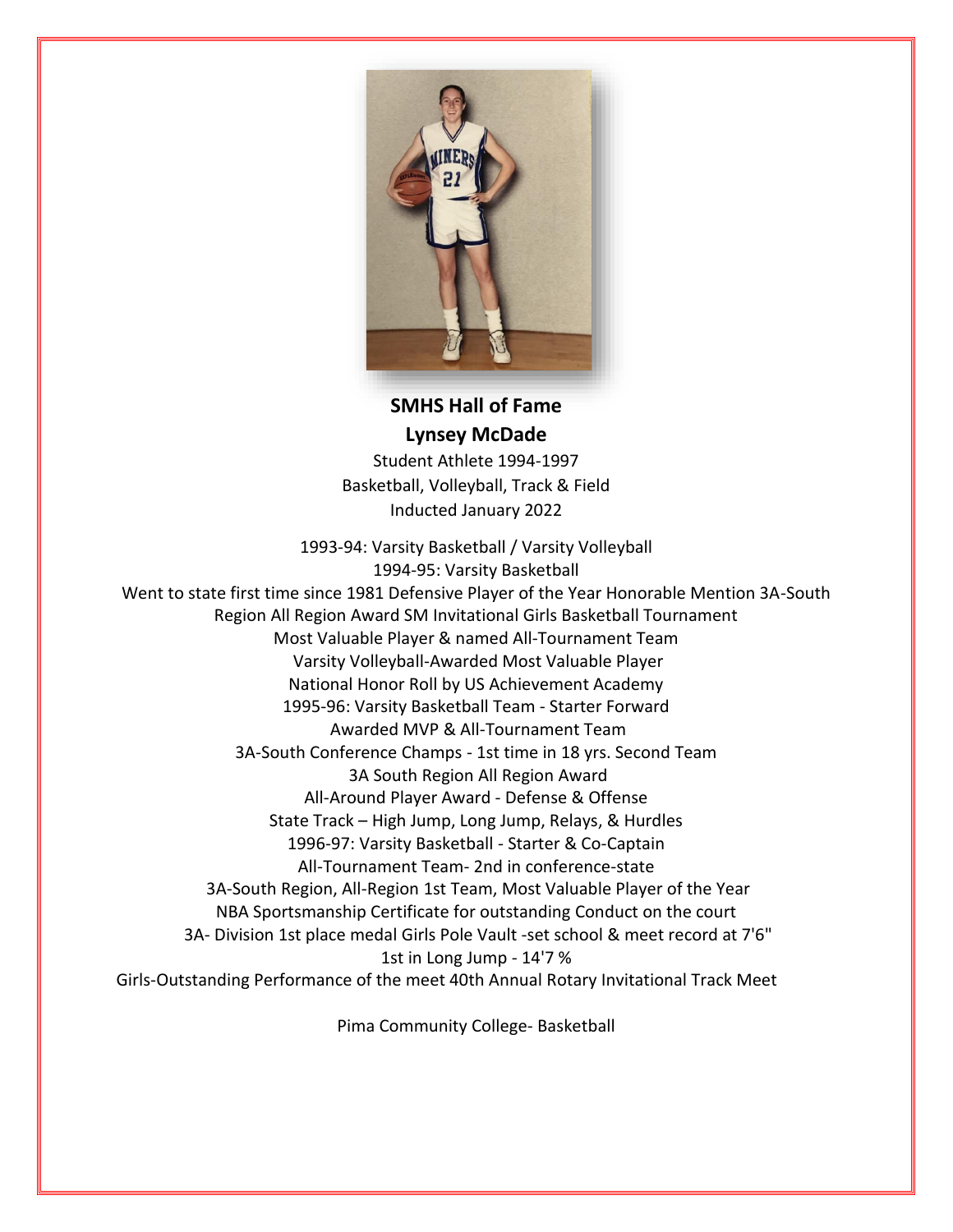

**SMHS Hall of Fame Miquel Canez**

Student Athlete 1975-1979 Football, Basketball, Track & Field Inducted January 2022

1978 AA South 2nd place Shot Put 1978 AA State 2nd place Shot Put 1978 AA South 1st Team Offense-Tackle 1978 AA South 2nd Team Defense- Linebacker 1978 AA All State 2nd Team Offense- Tackle 1979 AA South 2nd place Shot Put 1979 AA State 2nd place Shot Put

Western New Mexico University 1981 Rocky Mountain Athletic Conference First Team Offense- Center 1981 NAIA All District 7 First Team Offense- Center

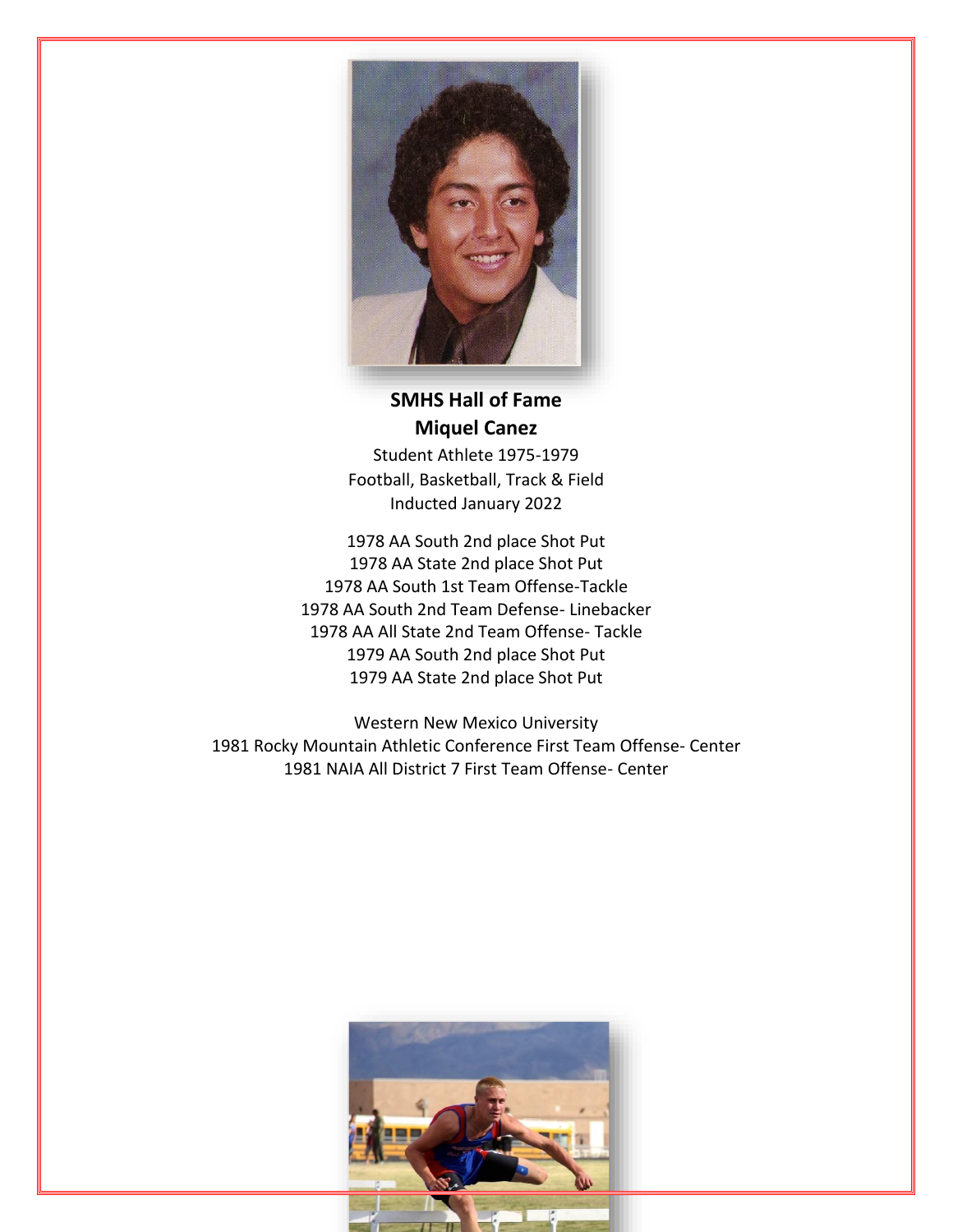#### **SMHS Hall of Fame Wayne Newman**

Student Athlete 2009-2013 Swimming, Cross Country, Wrestling, Track & Field Inducted January 2022

2012 Division 4 South Sectional Champions (Track and Field) 3x Sectional Champion 110m Hurdles 3x Sectional Champion 300m Hurdles 2012 Division IV State Champion 110m High Hurdles 2012 Division IV State Champion 300m Intermediate Hurdles 2013 Division IV State Champion 110m High Hurdles 2013 Division IV State Champion 300m Intermediate Hurdles 2013 Division IV State Champion Long Jump 2013 All Southern Arizona Track and Field Athlete of the Year 2013 1st Team All-Southern Arizona 110m Hurdles 2013 1st Team All-Southern Arizona 300m Hurdles 2013 1st Team All-Southern Arizona Long Jump 2012 All Southern Arizona 2nd Team 100 Yard Breaststroke 2011 and 2012 "B" Finalist Division II 100 Yard Breaststroke Team Captain Swimming and Track and Field San Manuel School Record 110m High Hurdles (14.37) San Manuel School Record 300m Intermediate Hurdles (38.40) Class of 2013 Valedictorian 2013 Julio Cordova Award Winner Great Southwest Shuttle Hurdle Champion with Team Arizona White Letter Winner Atlantic Sun Conference Champion 60m Indoor High Hurdles 2014 Atlantic Sun Conference Champion 60m Indoor High Hurdles 2015 Atlantic Sun Conference Champion 60m Indoor High Hurdles 2016 Atlantic Sun Conference Champion 60m Indoor High Hurdles 2017 Atlantic Sun Conference Runner-Up Champion 200m Indoor 2017 ASUN 2017 Indoor Most Outstanding Track Performer ASUN 2017 Indoor Track and Field Scholar Athlete of the Year Atlantic Sun Conference Champion 400m Intermediate Hurdles 2016 Atlantic Sun Conference Champion 400m Intermediate Hurdles 2017 Atlantic Sun Conference Champion 400m Intermediate Hurdles 2018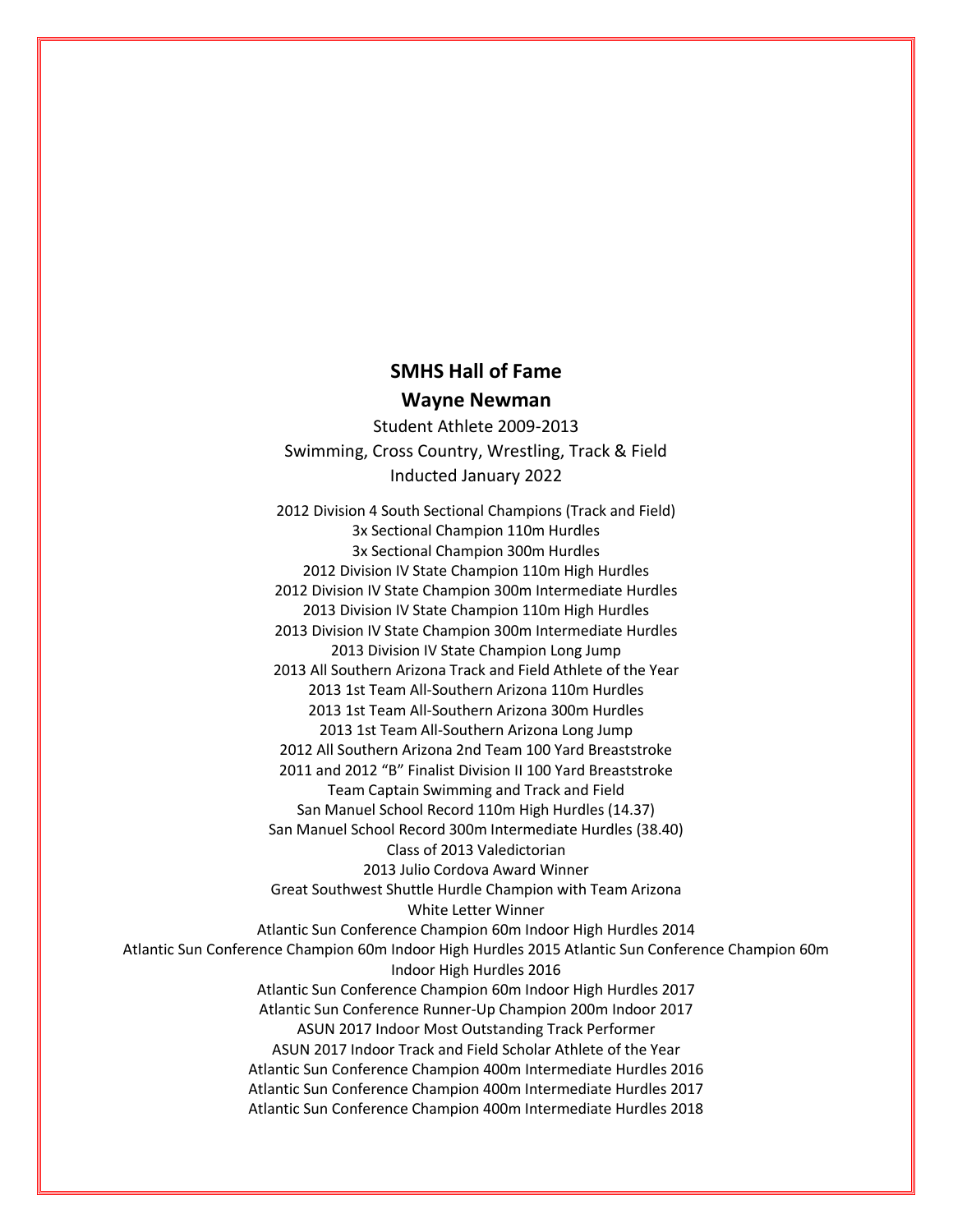Atlantic Sun Conference Champion 110m High Hurdles 2016 Atlantic Sun Conference Champion 110m High Hurdles 2018 Atlantic Sun Conference Champion 4x400m Relay 2018 Atlantic Sun Conference Runner-Up Champion 4x100m Relay 2017 Atlantic Sun Conference Runner-Up Champion 4x100m Relay 2018 Atlantic Sun Conference Runner-Up Champion 4x400m Relay 2017 NCAA East Preliminary Round Qualifier 110m High Hurdles 2015 NCAA East Preliminary Round Qualifier 110m High Hurdles 2016 NCAA East Preliminary Round Qualifier 110m High Hurdles 2017 NCAA East Preliminary Round Qualifier 110m High Hurdles 2018 NCAA East Preliminary Round Qualifier 400m Intermediate Hurdles 2016 NCAA East Preliminary Round Qualifier 400m Intermediate Hurdles 2017 NCAA East Preliminary Round Qualifier 400m Intermediate Hurdles 2018 USA Track and Field Indoor National Championship Qualifier 2018 USA Track and Field Indoor National Championship Qualifier 2019 USA Track and Field Indoor National Championship Finalist 2019 Lipscomb University Record Holder 60m Indoor High Hurdles (7.85) Lipscomb University Record Holder 110m High Hurdles (13.82) Lipscomb University Record Holder 400m Intermediate Hurdles (51.13) ASUN Conference Record Holder 60m Indoor High Hurdles (7.85; 2016-2020) ASUN Conference Record Holder 110m High Hurdles (13.82; 2018-Current) ASUN Conference Record Holder 400, Intermediate Hurdles (51.28; 2018-Current) ASUN 2018 Outdoor Most Outstanding Track Performer ASUN 2018 Outdoor Track and Field Scholar Athlete of the Year ASUN 2017 Outdoor Track and Field Scholar Athlete of the Year ASUN 2016 Outdoor Track and Field Scholar Athlete of the Year ASUN 2015 Outdoor Track and Field Scholar Athlete of the Year USTFCCCA Division 1 All-Academic Award 2015,2016,2017,2018 ASUN Runner of the Week (11x)



### San Manuel High School Athletic Council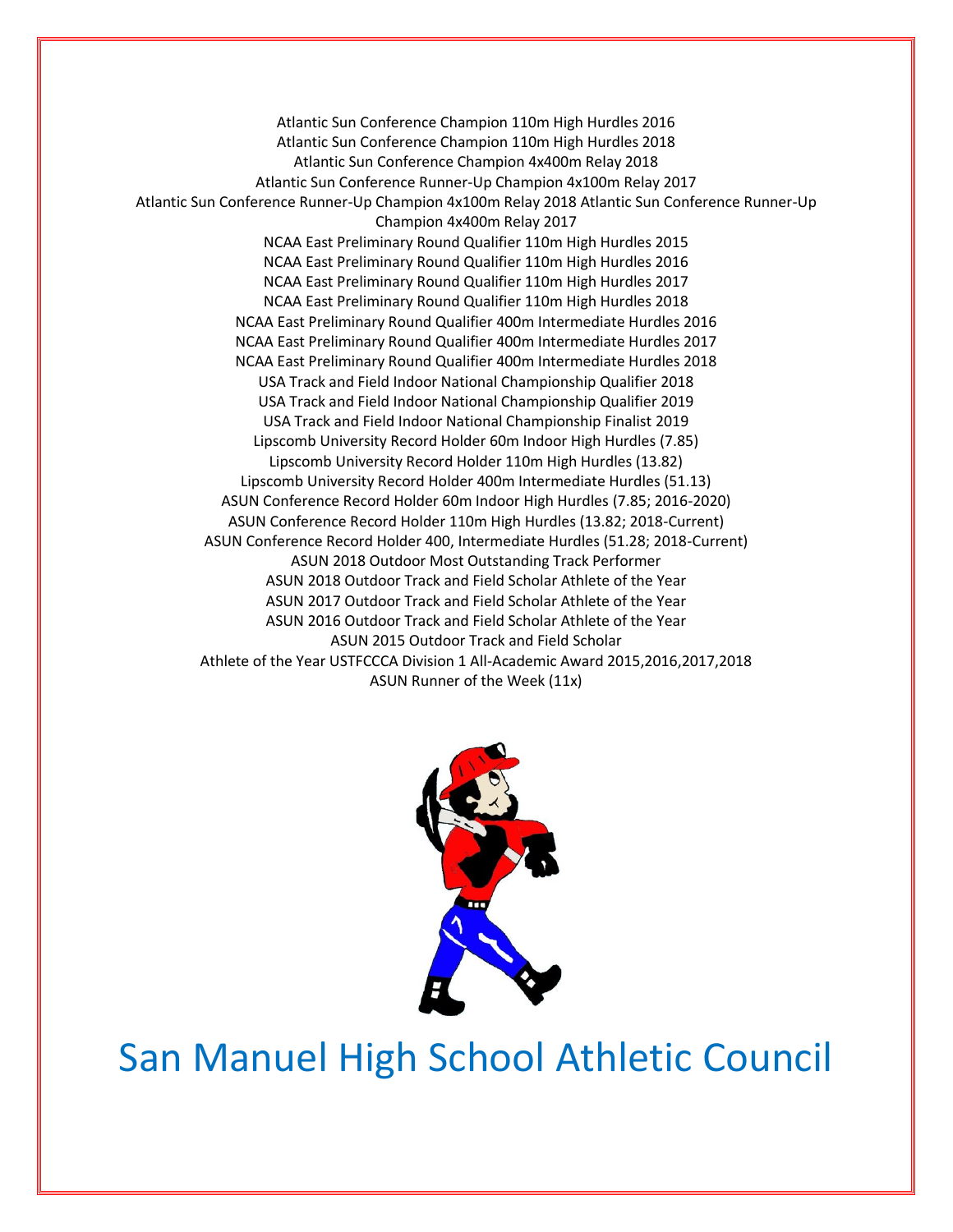Ernie Ivy, Football Patty St. Jeor, Volleyball Abel Romero Porras, Girls Basketball, Baseball Daniel Najera, Wrestling Angela Sierra, Softball Gracie Laguna, Assistant Athletic Director, Spiritline Dr. Michelle Poppen, Principal, Athletic Director

## Mammoth-San Manuel Unified School District Board Members

Terry Newman, President David Aronson, Vice President Michael Carnes, Member Malinda LeGrand, Member Louis Madrid, Member

Julie Dale-Scott, Superintendent

Michelle Poppen, Principal

In Loving Memory of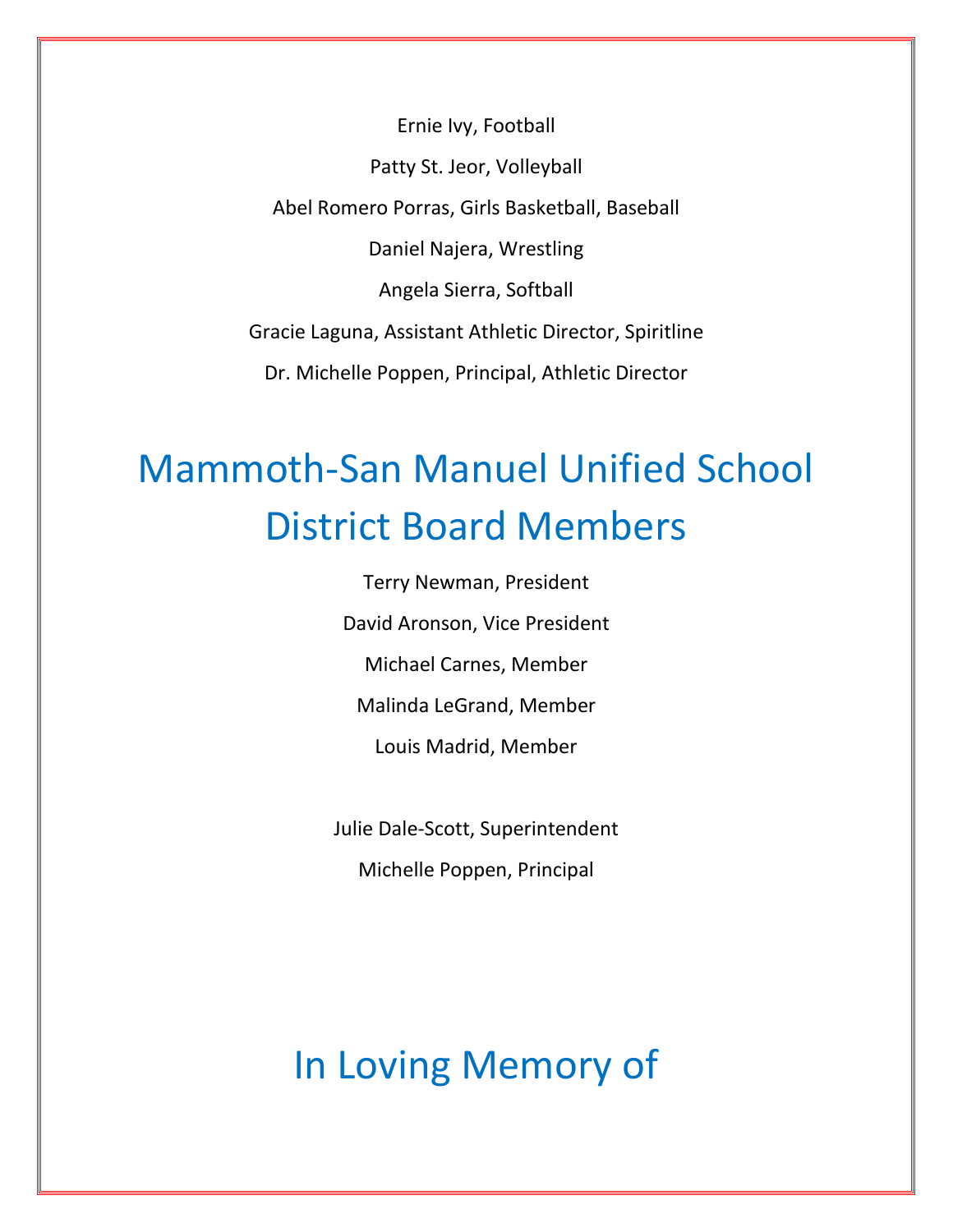

## **Rex Mirich 1941-2021**

Student Athlete 1955-1959 Inducted January 2014 Football, Basketball, Track

Inducted to Northern Arizona University Hall of Fame NFL 8 years with the Broncos and Raiders